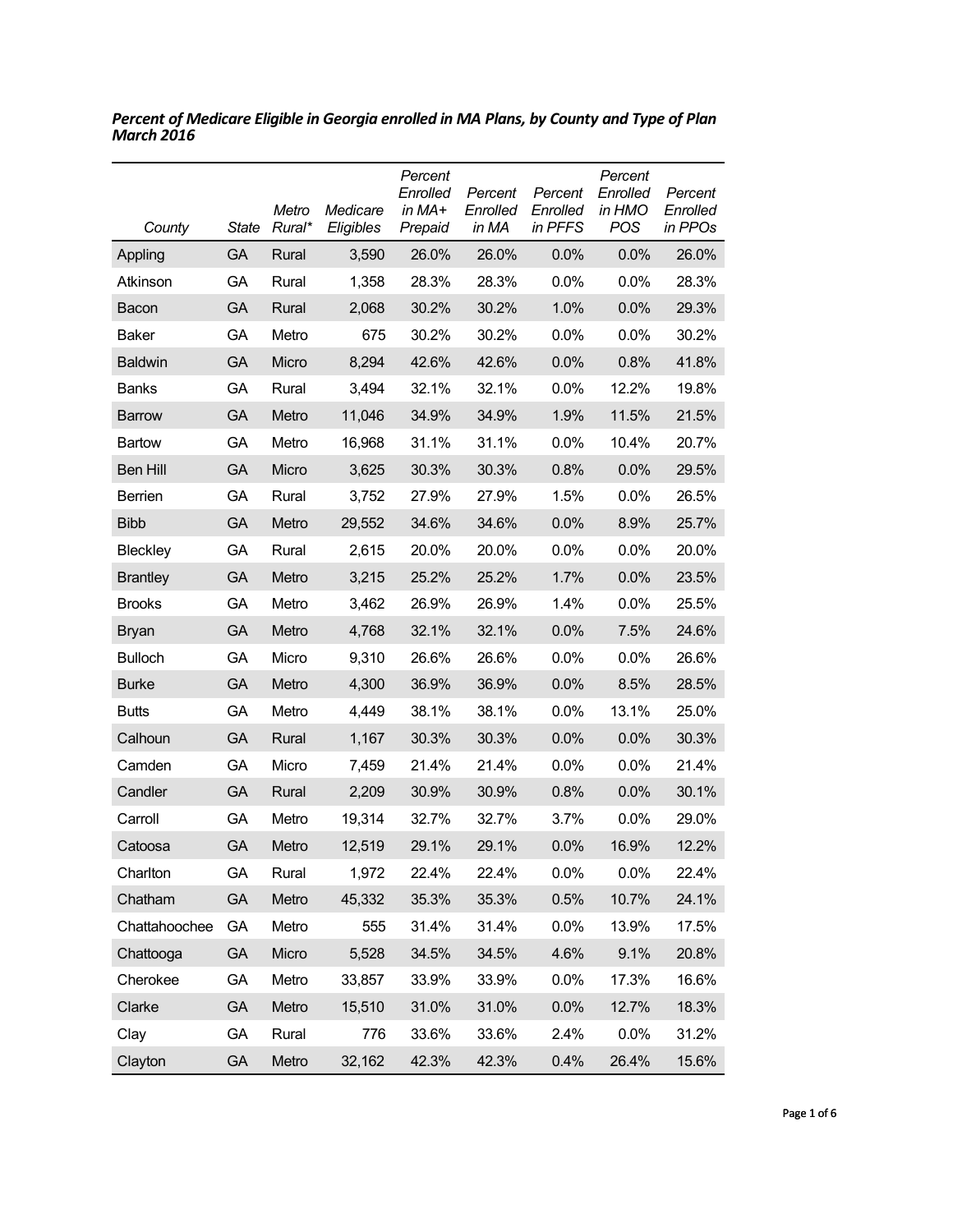| County        | <b>State</b> | Metro<br>Rural* | Medicare<br>Eligibles | Percent<br>Enrolled<br>in MA+<br>Prepaid | Percent<br>Enrolled<br>in MA | Percent<br>Enrolled<br>in PFFS | Percent<br>Enrolled<br>in HMO<br><b>POS</b> | Percent<br>Enrolled<br>in PPOs |
|---------------|--------------|-----------------|-----------------------|------------------------------------------|------------------------------|--------------------------------|---------------------------------------------|--------------------------------|
| Clinch        | GA           | Rural           | 1,437                 | 28.1%                                    | 28.1%                        | 1.7%                           | $0.0\%$                                     | 26.4%                          |
| Cobb          | GA           | Metro           | 92,772                | 32.5%                                    | 32.5%                        | 0.0%                           | 13.2%                                       | 19.3%                          |
| Coffee        | GA           | Micro           | 6,839                 | 29.1%                                    | 29.1%                        | 0.0%                           | 0.0%                                        | 29.1%                          |
| Colquitt      | GA           | Micro           | 8,504                 | 28.6%                                    | 28.6%                        | 0.0%                           | 0.0%                                        | 28.6%                          |
| Columbia      | GA           | Metro           | 19,734                | 27.3%                                    | 27.3%                        | 0.0%                           | 11.4%                                       | 15.9%                          |
| Cook          | GA           | Rural           | 3,297                 | 28.3%                                    | 28.3%                        | 1.2%                           | 0.0%                                        | 27.1%                          |
| Coweta        | GA           | Metro           | 20,268                | 33.7%                                    | 33.7%                        | 0.0%                           | 12.9%                                       | 20.9%                          |
| Crawford      | GA           | Metro           | 2,603                 | 34.7%                                    | 34.7%                        | 0.0%                           | 9.8%                                        | 24.9%                          |
| Crisp         | GA           | Micro           | 4,309                 | 32.8%                                    | 32.8%                        | 5.0%                           | 0.0%                                        | 27.8%                          |
| Dade          | GA           | Metro           | 3,374                 | 29.6%                                    | 29.6%                        | 0.0%                           | 19.1%                                       | 10.5%                          |
| Dawson        | GA           | Metro           | 4,315                 | 27.9%                                    | 27.9%                        | 0.0%                           | 6.6%                                        | 21.3%                          |
| <b>DeKalb</b> | <b>GA</b>    | Metro           | 95,140                | 40.3%                                    | 40.3%                        | 0.3%                           | 22.2%                                       | 17.9%                          |
| Decatur       | GA           | Micro           | 5,460                 | 28.0%                                    | 28.0%                        | 3.6%                           | 0.0%                                        | 24.4%                          |
| Dodge         | GA           | Rural           | 3,891                 | 26.9%                                    | 26.9%                        | 0.0%                           | 0.0%                                        | 26.9%                          |
| Dooly         | GA           | Rural           | 2,323                 | 29.5%                                    | 29.5%                        | 0.0%                           | 0.0%                                        | 29.5%                          |
| Dougherty     | GA           | Metro           | 16,637                | 30.2%                                    | 30.2%                        | 0.0%                           | 0.0%                                        | 30.2%                          |
| Douglas       | GA           | Metro           | 18,486                | 35.6%                                    | 35.6%                        | $0.0\%$                        | 11.1%                                       | 24.5%                          |
| Early         | GA           | Rural           | 2,355                 | 32.4%                                    | 32.4%                        | 1.9%                           | 0.0%                                        | 30.5%                          |
| Echols        | GA           | Metro           | 476                   | 20.4%                                    | 20.4%                        | $0.0\%$                        | 0.0%                                        | 20.4%                          |
| Effingham     | GA           | Metro           | 7,808                 | 29.1%                                    | 29.1%                        | 0.0%                           | 0.8%                                        | 28.3%                          |
| Elbert        | GA           | Rural           | 4,802                 | 34.3%                                    | 34.3%                        | 0.6%                           | 12.7%                                       | 21.0%                          |
| Emanuel       | GA           | Rural           | 4,795                 | 32.6%                                    | 32.6%                        | 0.0%                           | 0.0%                                        | 32.6%                          |
| Evans         | GA           | Rural           | 2,023                 | 33.1%                                    | 33.1%                        | 0.0%                           | $0.0\%$                                     | 33.1%                          |
| Fannin        | GA           | Rural           | 7,258                 | 23.3%                                    | 23.3%                        | 2.6%                           | 0.0%                                        | 20.7%                          |
| Fayette       | GA           | Metro           | 20,489                | 29.0%                                    | 29.0%                        | 0.0%                           | 10.6%                                       | 18.5%                          |
| Floyd         | GA           | Metro           | 19,316                | 27.6%                                    | 27.6%                        | 0.0%                           | 8.1%                                        | 19.5%                          |
| Forsyth       | GA           | Metro           | 23,891                | 33.5%                                    | 33.5%                        | 0.5%                           | 11.4%                                       | 21.6%                          |
| Franklin      | GA           | Rural           | 5,273                 | 31.9%                                    | 31.9%                        | 0.8%                           | 10.4%                                       | 20.6%                          |
| Fulton        | GA           | Metro           | 125,525               | 36.8%                                    | 36.8%                        | 0.4%                           | 19.0%                                       | 17.4%                          |
| Gilmer        | GA           | Rural           | 7,411                 | 23.8%                                    | 23.8%                        | 3.9%                           | 0.0%                                        | 19.9%                          |
| Glascock      | GA           | Rural           | 592                   | 24.7%                                    | 24.7%                        | 0.0%                           | 0.0%                                        | 24.7%                          |

*Percent of Medicare Eligible in Georgia enrolled in MA Plans, by County and Type of Plan March 2016*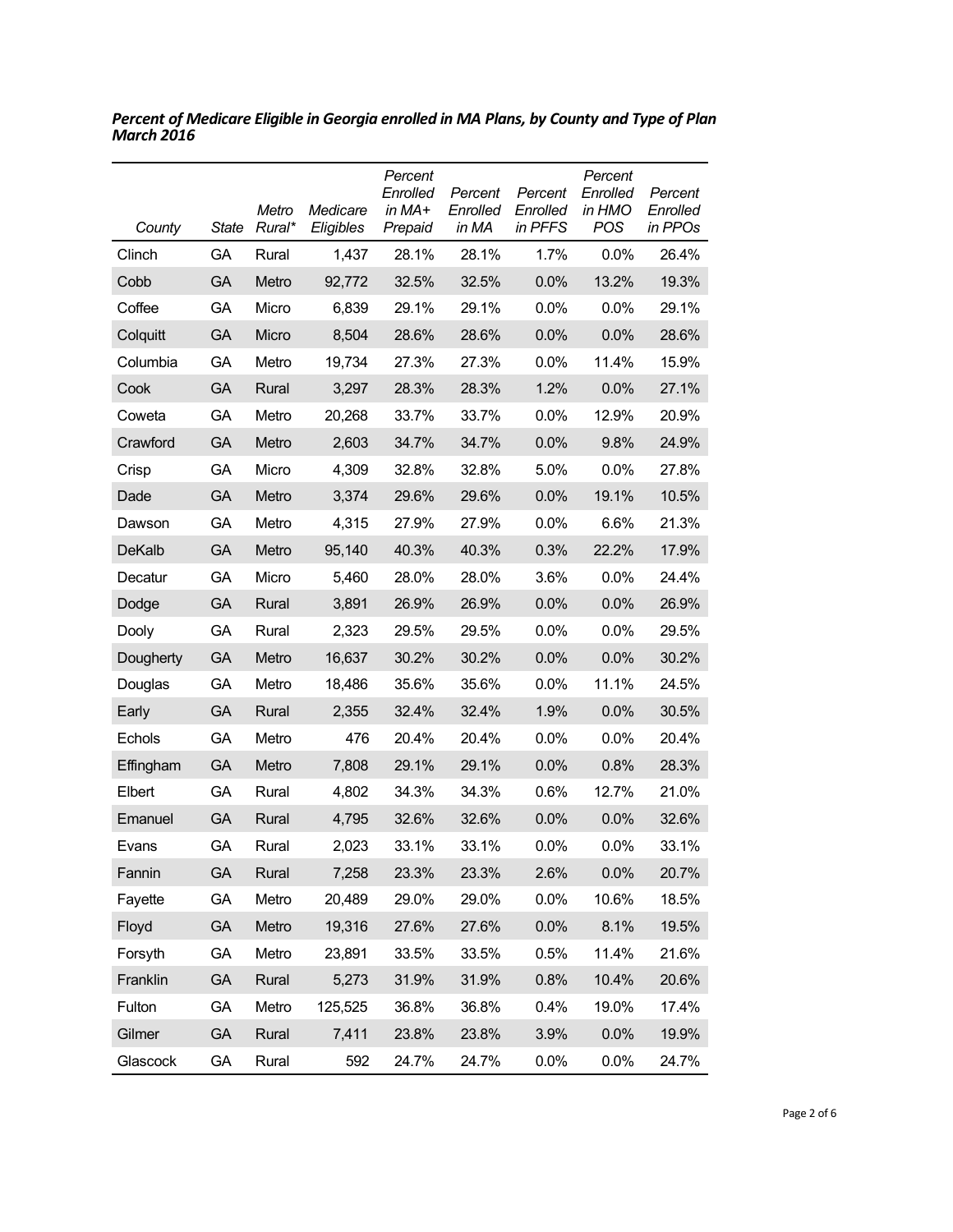| County     | <b>State</b> | Metro<br>Rural* | Medicare<br>Eligibles | Percent<br>Enrolled<br>in MA+<br>Prepaid | Percent<br>Enrolled<br>in MA | Percent<br>Enrolled<br>in PFFS | Percent<br>Enrolled<br>in HMO<br><b>POS</b> | Percent<br>Enrolled<br>in PPOs |
|------------|--------------|-----------------|-----------------------|------------------------------------------|------------------------------|--------------------------------|---------------------------------------------|--------------------------------|
| Glynn      | GA           | Metro           | 17,114                | 25.8%                                    | 25.8%                        | 0.0%                           | 5.4%                                        | 20.4%                          |
| Gordon     | GA           | Micro           | 9,723                 | 24.1%                                    | 24.1%                        | 0.0%                           | 7.4%                                        | 16.7%                          |
| Grady      | GA           | Rural           | 4,992                 | 30.0%                                    | 30.0%                        | 3.7%                           | 0.0%                                        | 26.4%                          |
| Greene     | GA           | Rural           | 5,127                 | 28.5%                                    | 28.5%                        | 0.0%                           | 8.8%                                        | 19.7%                          |
| Gwinnett   | GA           | Metro           | 91,167                | 36.6%                                    | 36.6%                        | 0.6%                           | 16.0%                                       | 20.1%                          |
| Habersham  | GA           | Micro           | 8,970                 | 34.5%                                    | 34.5%                        | 1.5%                           | 12.0%                                       | 21.1%                          |
| Hall       | GA           | Metro           | 31,920                | 31.1%                                    | 31.1%                        | 1.3%                           | 9.2%                                        | 20.6%                          |
| Hancock    | GA           | Micro           | 2,196                 | 44.4%                                    | 44.4%                        | 0.6%                           | 0.0%                                        | 43.8%                          |
| Haralson   | GA           | Metro           | 5,935                 | 31.9%                                    | 31.9%                        | 4.3%                           | 0.0%                                        | 27.5%                          |
| Harris     | GA           | Metro           | 6,083                 | 28.0%                                    | 28.0%                        | 0.0%                           | 8.1%                                        | 19.9%                          |
| Hart       | GA           | Rural           | 6,047                 | 27.0%                                    | 27.0%                        | 0.9%                           | 5.2%                                        | 20.8%                          |
| Heard      | GA           | Metro           | 2,165                 | 32.1%                                    | 32.1%                        | 5.5%                           | 0.0%                                        | 26.6%                          |
| Henry      | GA           | Metro           | 29,198                | 37.1%                                    | 37.1%                        | 0.6%                           | 20.0%                                       | 16.6%                          |
| Houston    | GA           | Metro           | 22,407                | 19.1%                                    | 19.1%                        | 0.0%                           | 2.6%                                        | 16.5%                          |
| Irwin      | <b>GA</b>    | Rural           | 2,009                 | 28.5%                                    | 28.5%                        | 3.1%                           | 0.0%                                        | 25.4%                          |
| Jackson    | GA           | Micro           | 11,211                | 31.5%                                    | 31.5%                        | 2.0%                           | 9.8%                                        | 19.8%                          |
| Jasper     | GA           | Metro           | 2,825                 | 33.5%                                    | 33.5%                        | 0.0%                           | 2.9%                                        | 30.7%                          |
| Jeff Davis | GA           | Rural           | 2,701                 | 25.1%                                    | 25.1%                        | 0.0%                           | 0.0%                                        | 25.1%                          |
| Jefferson  | GA           | Rural           | 3,680                 | 31.2%                                    | 31.2%                        | 0.7%                           | 0.0%                                        | 30.5%                          |
| Jenkins    | GA           | Rural           | 1,690                 | 35.1%                                    | 35.1%                        | 1.1%                           | 0.0%                                        | 34.0%                          |
| Johnson    | GA           | Micro           | 1,785                 | 29.5%                                    | 29.5%                        | 1.0%                           | 0.0%                                        | 28.5%                          |
| Jones      | GA           | Metro           | 5,393                 | 37.4%                                    | 37.4%                        | 0.0%                           | 9.1%                                        | 28.3%                          |
| Lamar      | <b>GA</b>    | Metro           | 3,670                 | 38.9%                                    | 38.9%                        | 2.4%                           | 2.2%                                        | 34.3%                          |
| Lanier     | GA           | Metro           | 1,509                 | 23.7%                                    | 23.7%                        | 2.5%                           | 0.0%                                        | 21.2%                          |
| Laurens    | GA           | Micro           | 10,141                | 30.3%                                    | 30.3%                        | 0.0%                           | 0.0%                                        | 30.3%                          |
| Lee        | GA           | Metro           | 4,164                 | 24.7%                                    | 24.7%                        | 0.0%                           | 0.0%                                        | 24.7%                          |
| Liberty    | GA           | Metro           | 6,138                 | 25.7%                                    | 25.7%                        | 0.0%                           | 7.8%                                        | 17.9%                          |
| Lincoln    | GA           | Metro           | 1,923                 | 33.4%                                    | 33.4%                        | 1.1%                           | 0.0%                                        | 32.3%                          |
| Long       | GA           | Metro           | 1,404                 | 22.6%                                    | 22.6%                        | 0.0%                           | 0.0%                                        | 22.6%                          |
| Lowndes    | GA           | Metro           | 16,525                | 22.0%                                    | 22.0%                        | 1.4%                           | 0.0%                                        | 20.6%                          |
| Lumpkin    | GA           | Rural           | 5,702                 | 26.9%                                    | 26.9%                        | 0.0%                           | 8.9%                                        | 18.0%                          |

*Percent of Medicare Eligible in Georgia enrolled in MA Plans, by County and Type of Plan March 2016*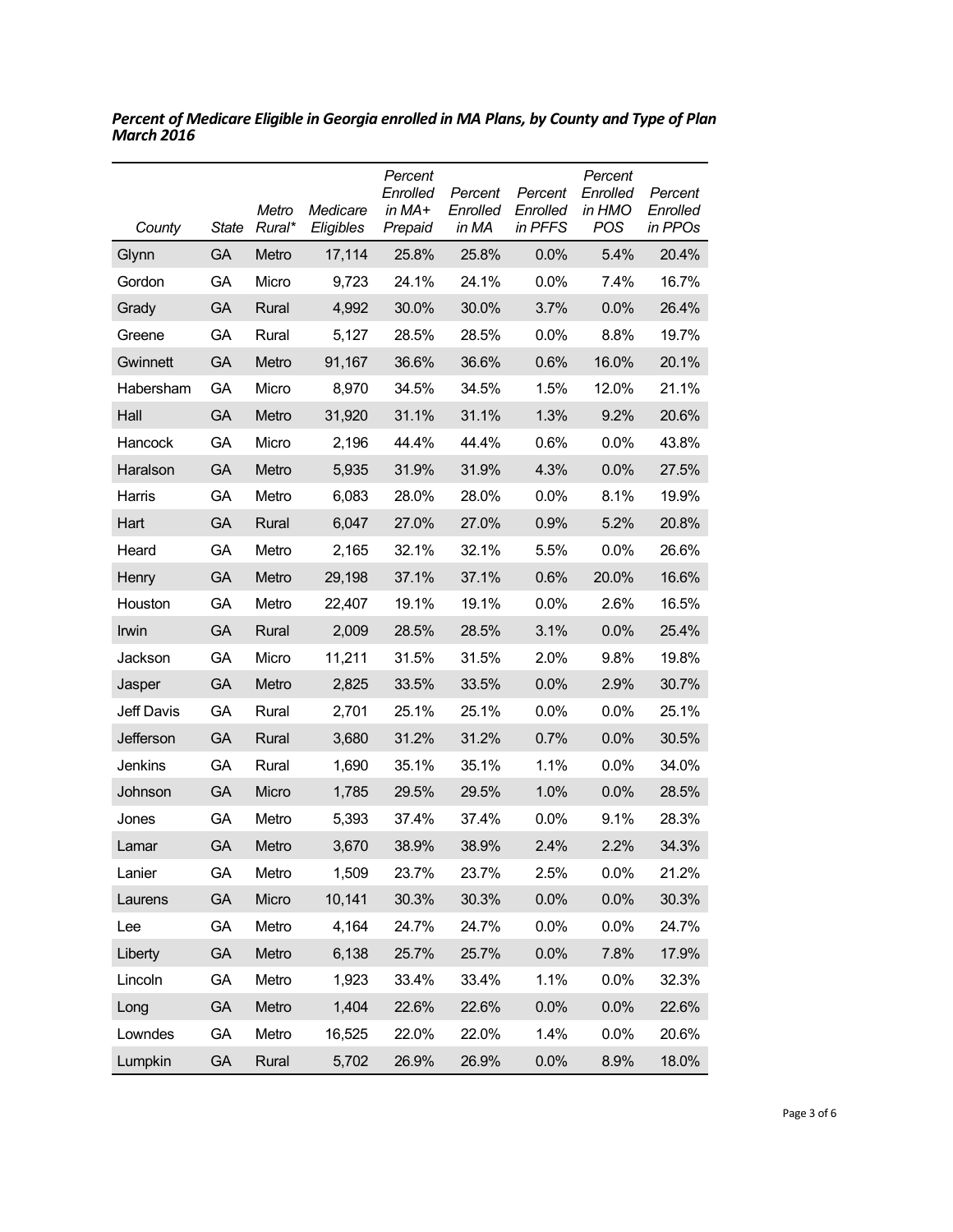| County     | <b>State</b> | Metro<br>Rural* | Medicare<br>Eligibles | Percent<br>Enrolled<br>in MA+<br>Prepaid | Percent<br>Enrolled<br>in MA | Percent<br>Enrolled<br>in PFFS | Percent<br>Enrolled<br>in HMO<br><b>POS</b> | Percent<br>Enrolled<br>in PPOs |
|------------|--------------|-----------------|-----------------------|------------------------------------------|------------------------------|--------------------------------|---------------------------------------------|--------------------------------|
| Macon      | GA           | Rural           | 2,315                 | 37.8%                                    | 37.8%                        | 2.1%                           | 0.0%                                        | 35.7%                          |
| Madison    | GA           | Metro           | 5,882                 | 32.3%                                    | 32.3%                        | 0.0%                           | 15.0%                                       | 17.3%                          |
| Marion     | GA           | Metro           | 1,562                 | 33.0%                                    | 33.0%                        | 0.0%                           | 6.5%                                        | 26.5%                          |
| McDuffie   | <b>GA</b>    | Metro           | 4,446                 | 42.4%                                    | 42.4%                        | 0.0%                           | 13.6%                                       | 28.9%                          |
| McIntosh   | GA           | Metro           | 2,805                 | 34.8%                                    | 34.8%                        | 0.0%                           | 7.1%                                        | 27.7%                          |
| Meriwether | GA           | Metro           | 4,852                 | 40.2%                                    | 40.2%                        | 0.0%                           | 5.4%                                        | 34.9%                          |
| Miller     | GA           | Rural           | 1,301                 | 25.8%                                    | 25.8%                        | $0.0\%$                        | 0.0%                                        | 25.8%                          |
| Mitchell   | GA           | Rural           | 4,341                 | 33.1%                                    | 33.1%                        | 1.4%                           | 0.0%                                        | 31.7%                          |
| Monroe     | GA           | Metro           | 5,425                 | 28.9%                                    | 28.9%                        | 0.0%                           | 1.0%                                        | 28.0%                          |
| Montgomery | GA           | Micro           | 1,712                 | 30.6%                                    | 30.6%                        | 0.0%                           | 0.0%                                        | 30.6%                          |
| Morgan     | GA           | Metro           | 4,061                 | 36.4%                                    | 36.4%                        | 0.9%                           | 10.8%                                       | 24.7%                          |
| Murray     | <b>GA</b>    | Metro           | 7,055                 | 16.4%                                    | 16.4%                        | 0.0%                           | 0.0%                                        | 16.4%                          |
| Muscogee   | GA           | Metro           | 32,485                | 31.1%                                    | 31.1%                        | 0.4%                           | 15.4%                                       | 15.3%                          |
| Newton     | <b>GA</b>    | Metro           | 16,452                | 38.4%                                    | 38.4%                        | 0.0%                           | 8.5%                                        | 29.8%                          |
| Oconee     | GA           | Metro           | 5,804                 | 27.3%                                    | 27.3%                        | 0.0%                           | 8.4%                                        | 18.9%                          |
| Oglethorpe | GA           | Metro           | 2,947                 | 31.9%                                    | 31.9%                        | 0.0%                           | 14.8%                                       | 17.1%                          |
| Paulding   | GA           | Metro           | 17,977                | 34.2%                                    | 34.2%                        | $0.0\%$                        | 9.8%                                        | 24.4%                          |
| Peach      | GA           | Metro           | 5,157                 | 28.3%                                    | 28.3%                        | 0.0%                           | 4.8%                                        | 23.5%                          |
| Pickens    | GA           | Metro           | 8,217                 | 28.9%                                    | 28.9%                        | 0.0%                           | 10.8%                                       | 18.1%                          |
| Pierce     | <b>GA</b>    | Micro           | 3,968                 | 24.6%                                    | 24.6%                        | 0.0%                           | 0.0%                                        | 24.6%                          |
| Pike       | GA           | Metro           | 3,309                 | 32.0%                                    | 32.0%                        | 2.8%                           | 2.3%                                        | 26.9%                          |
| Polk       | GA           | Micro           | 8,391                 | 29.4%                                    | 29.4%                        | 1.6%                           | 7.4%                                        | 20.4%                          |
| Pulaski    | GA           | Metro           | 2,067                 | 22.9%                                    | 22.9%                        | 0.9%                           | 0.0%                                        | 22.0%                          |
| Putnam     | GA           | Rural           | 5,237                 | 29.9%                                    | 29.9%                        | 0.0%                           | 6.5%                                        | 23.4%                          |
| Quitman    | GA           | Rural           | 745                   | 30.3%                                    | 30.3%                        | 5.9%                           | 0.0%                                        | 24.4%                          |
| Rabun      | <b>GA</b>    | Rural           | 4,678                 | 22.2%                                    | 22.2%                        | 0.0%                           | 4.2%                                        | 18.0%                          |
| Randolph   | GA           | Rural           | 1,615                 | 36.0%                                    | 36.0%                        | 2.7%                           | 0.0%                                        | 33.3%                          |
| Richmond   | GA           | Metro           | 34,054                | 36.8%                                    | 36.8%                        | 0.0%                           | 18.9%                                       | 18.0%                          |
| Rockdale   | GA           | Metro           | 14,134                | 39.9%                                    | 39.9%                        | 0.6%                           | 7.5%                                        | 31.9%                          |
| Schley     | GA           | Micro           | 766                   | 33.9%                                    | 33.9%                        | 2.6%                           | 0.0%                                        | 31.3%                          |
| Screven    | GA           | Rural           | 3,055                 | 31.3%                                    | 31.3%                        | 0.0%                           | 0.0%                                        | 31.3%                          |

*Percent of Medicare Eligible in Georgia enrolled in MA Plans, by County and Type of Plan March 2016*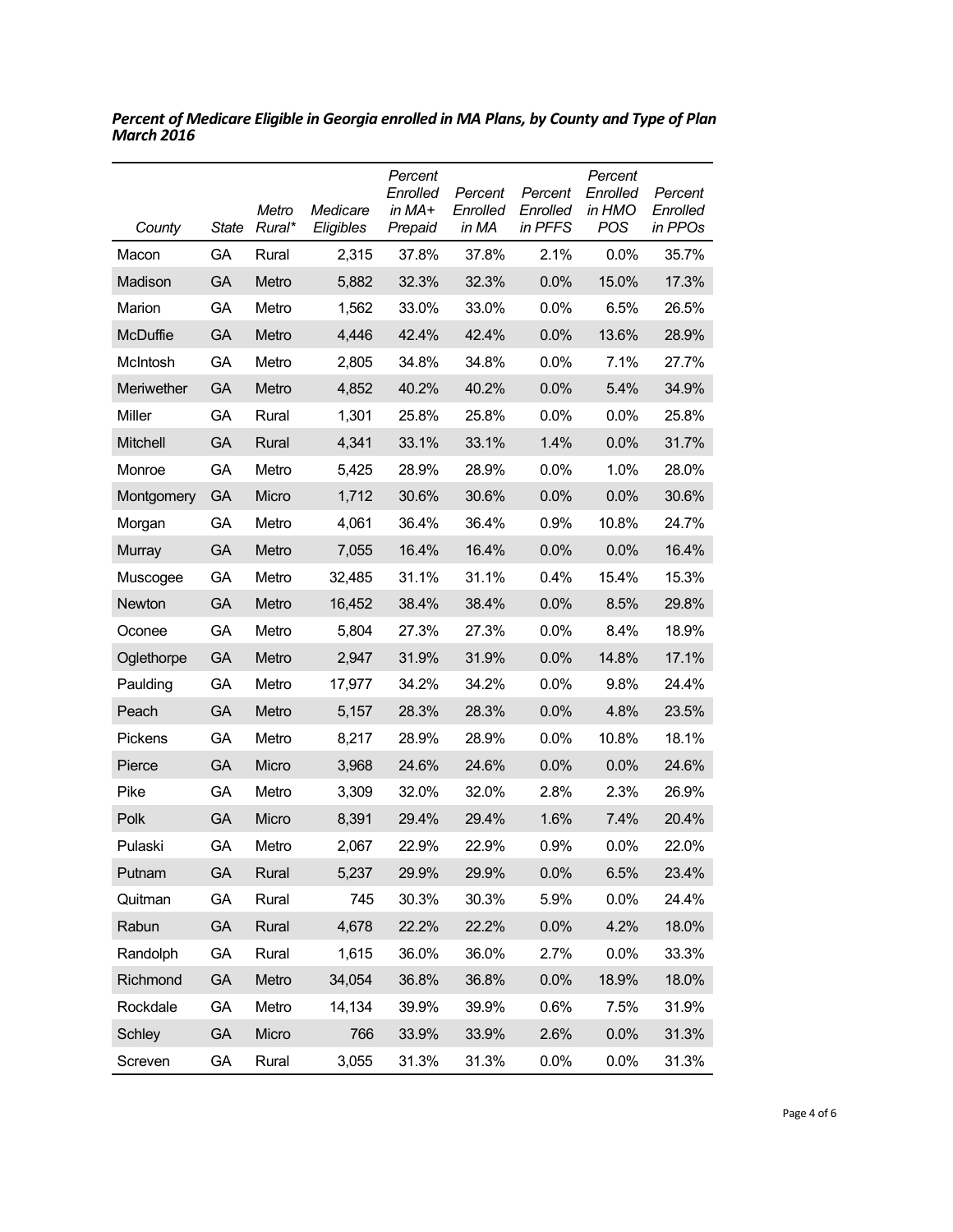| County          | <b>State</b> | Metro<br>Rural* | Medicare<br>Eligibles | Percent<br>Enrolled<br>in MA+<br>Prepaid | Percent<br>Enrolled<br>in MA | Percent<br>Enrolled<br>in PFFS | Percent<br>Enrolled<br>in HMO<br>POS | Percent<br>Enrolled<br>in PPOs |
|-----------------|--------------|-----------------|-----------------------|------------------------------------------|------------------------------|--------------------------------|--------------------------------------|--------------------------------|
| Seminole        | GA           | Rural           | 2,276                 | 26.8%                                    | 26.8%                        | 1.5%                           | 0.0%                                 | 25.3%                          |
| Spalding        | GA           | Metro           | 13,554                | 36.9%                                    | 36.9%                        | 0.0%                           | 12.7%                                | 24.2%                          |
| <b>Stephens</b> | GA           | Micro           | 6,299                 | 28.9%                                    | 28.9%                        | 0.0%                           | 11.9%                                | 17.0%                          |
| Stewart         | GА           | Rural           | 1,017                 | 40.7%                                    | 40.7%                        | 0.0%                           | 17.6%                                | 23.1%                          |
| Sumter          | GA           | Micro           | 5,932                 | 35.3%                                    | 35.3%                        | 2.3%                           | 0.0%                                 | 33.0%                          |
| Talbot          | GA           | Rural           | 1,538                 | 38.0%                                    | 38.0%                        | 1.0%                           | 13.8%                                | 23.1%                          |
| Taliaferro      | GA           | Rural           | 469                   | 37.5%                                    | 37.5%                        | 0.0%                           | 0.0%                                 | 37.5%                          |
| Tattnall        | GA           | Rural           | 3,846                 | 35.3%                                    | 35.3%                        | 0.0%                           | $0.0\%$                              | 35.3%                          |
| Taylor          | GA           | Rural           | 1,799                 | 35.1%                                    | 35.1%                        | 0.0%                           | 0.0%                                 | 35.1%                          |
| Telfair         | GA           | Rural           | 2,415                 | 28.0%                                    | 28.0%                        | 0.0%                           | $0.0\%$                              | 28.0%                          |
| Terrell         | GA           | Metro           | 2,175                 | 36.3%                                    | 36.3%                        | 2.6%                           | 0.0%                                 | 33.7%                          |
| Thomas          | GA           | Micro           | 10,033                | 30.6%                                    | 30.6%                        | 1.5%                           | 0.0%                                 | 29.1%                          |
| Tift            | <b>GA</b>    | Micro           | 7,257                 | 31.3%                                    | 31.3%                        | 2.3%                           | 0.0%                                 | 29.0%                          |
| Toombs          | GA           | Micro           | 5,458                 | 26.9%                                    | 26.9%                        | 0.0%                           | 0.0%                                 | 26.9%                          |
| Towns           | <b>GA</b>    | Rural           | 4,353                 | 25.7%                                    | 25.7%                        | 5.7%                           | 0.0%                                 | 20.0%                          |
| Treutlen        | GA           | Rural           | 1,347                 | 35.2%                                    | 35.2%                        | 1.0%                           | $0.0\%$                              | 34.2%                          |
| Troup           | GA           | Micro           | 12,103                | 29.6%                                    | 29.6%                        | 3.2%                           | 3.0%                                 | 23.3%                          |
| Turner          | GA           | Rural           | 1,956                 | 37.9%                                    | 37.9%                        | 2.0%                           | $0.0\%$                              | 35.9%                          |
| Twiggs          | GA           | Metro           | 2,272                 | 37.6%                                    | 37.6%                        | 0.0%                           | 9.5%                                 | 28.2%                          |
| Union           | GA           | Rural           | 7,510                 | 25.6%                                    | 25.6%                        | 3.4%                           | $0.0\%$                              | 22.2%                          |
| Upson           | <b>GA</b>    | Micro           | 6,295                 | 38.8%                                    | 38.8%                        | 1.8%                           | 0.0%                                 | 37.0%                          |
| Walker          | GА           | Metro           | 14,281                | 30.4%                                    | 30.4%                        | 0.0%                           | 17.5%                                | 12.9%                          |
| Walton          | GA           | Metro           | 15,200                | 34.6%                                    | 34.6%                        | 0.9%                           | 12.2%                                | 21.5%                          |
| Ware            | GA           | Micro           | 7,971                 | 26.2%                                    | 26.2%                        | 0.0%                           | 0.0%                                 | 26.2%                          |
| Warren          | GA           | Rural           | 1,348                 | 36.6%                                    | 36.6%                        | 0.0%                           | 0.0%                                 | 36.6%                          |
| Washington      | GA           | Rural           | 4,278                 | 39.8%                                    | 39.8%                        | 0.8%                           | 0.0%                                 | 39.0%                          |
| Wayne           | GA           | Micro           | 5,685                 | 28.8%                                    | 28.8%                        | 0.0%                           | 0.0%                                 | 28.8%                          |
| Webster         | GA           | Rural           | 513                   | 36.5%                                    | 36.5%                        | 0.0%                           | 5.8%                                 | 30.6%                          |
| Wheeler         | GA           | Rural           | 1,123                 | 30.7%                                    | 30.7%                        | 0.0%                           | 0.0%                                 | 30.7%                          |
| White           | GA           | Rural           | 6,429                 | 33.0%                                    | 33.0%                        | 1.7%                           | 14.8%                                | 16.5%                          |
| Whitfield       | GA           | Metro           | 16,226                | 16.1%                                    | 16.1%                        | 0.0%                           | 0.0%                                 | 16.1%                          |

*Percent of Medicare Eligible in Georgia enrolled in MA Plans, by County and Type of Plan March 2016*